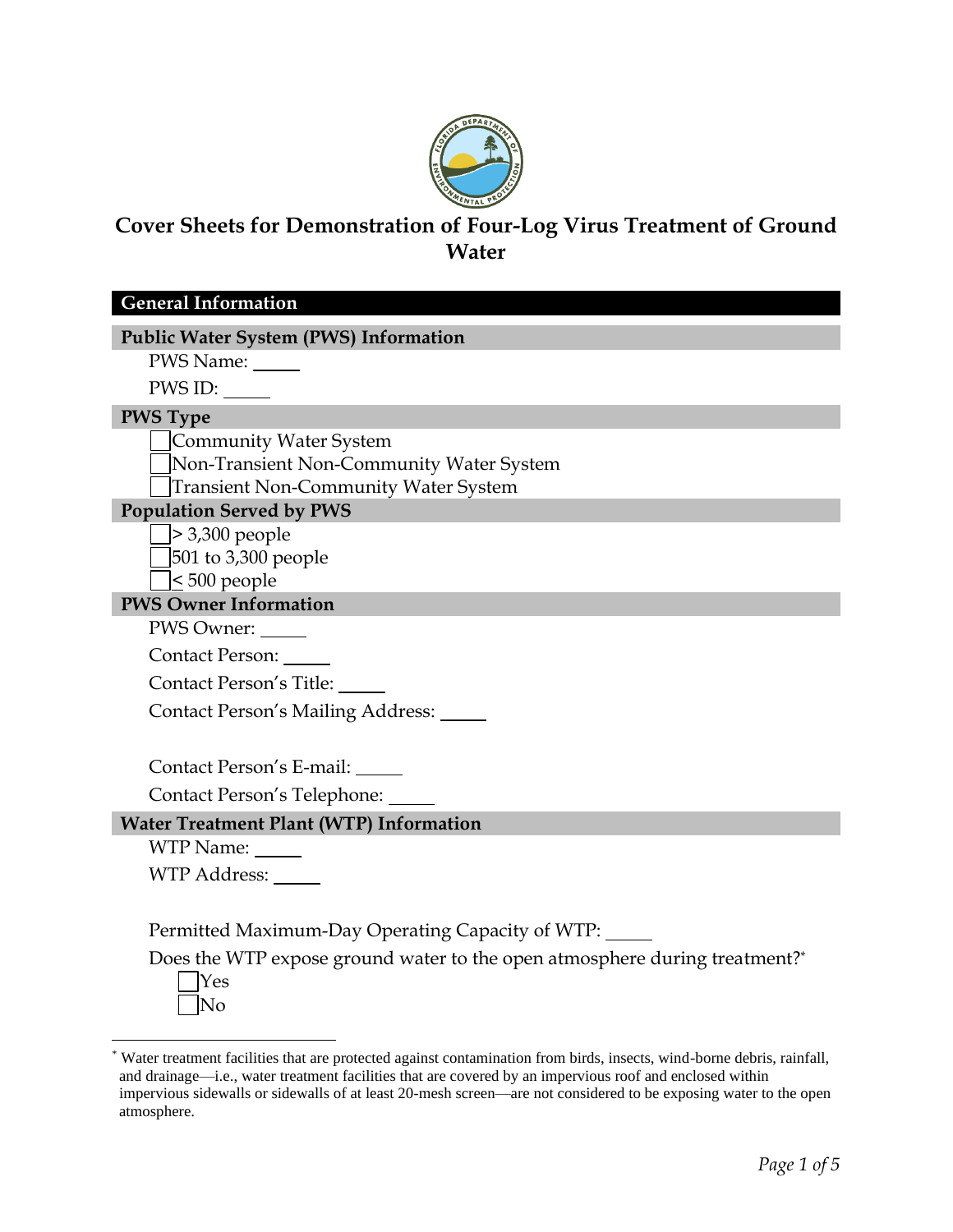#### **Virus Treatment Information**

#### **Type of Virus Treatment Demonstration**

If the WTP exposes ground water to the open atmosphere during treatment, check one of the following:

- This demonstration is for four-log virus treatment after water is last exposed to the open atmosphere.
- This demonstration is just for four-log virus treatment of the ground water source(s).

Not applicable (the WTP does not expose ground water to the open atmosphere during treatment).

#### **Summary of Technologies Used for Virus Treatment; and Virus Inactivation or Removal Credit Claimed for Each Technology**

| Technology                                                    | Virus Inactivation<br>or Removal Credit<br>Claimed, logs |
|---------------------------------------------------------------|----------------------------------------------------------|
| Chemical disinfection using free chlorine                     |                                                          |
| Chemical disinfection using chloramines                       |                                                          |
| Chemical disinfection using chlorine dioxide                  |                                                          |
| Chemical disinfection using ozone                             |                                                          |
| Ultrafiltration (UF)                                          |                                                          |
| Nanofiltration (NF); or reverse osmosis (RO)                  |                                                          |
| Ultraviolet (UV) disinfection                                 |                                                          |
| Conventional filtration treatment, including lime softening   |                                                          |
| Slow sand filtration                                          |                                                          |
| Direct filtration; or microfiltration preceded by coagulation |                                                          |
| Diatomaceous earth filtration                                 |                                                          |
| Other (describe):                                             |                                                          |
|                                                               |                                                          |
| Total                                                         |                                                          |

#### **Checklist of Information Attached and Included in this Demonstration**

Required for all demonstrations:

A schematic diagram of the WTP. (The schematic shall show all pumping, treatment, or storage facilities; all chemical disinfectant application points and disinfectant residual monitoring points; application points for any chemicals that will affect pH significantly; any turbidity or conductivity monitoring points; the point of the first customer [often the WTP itself]; etc. Also, the schematic shall identify any facilities that expose water to the open atmosphere.)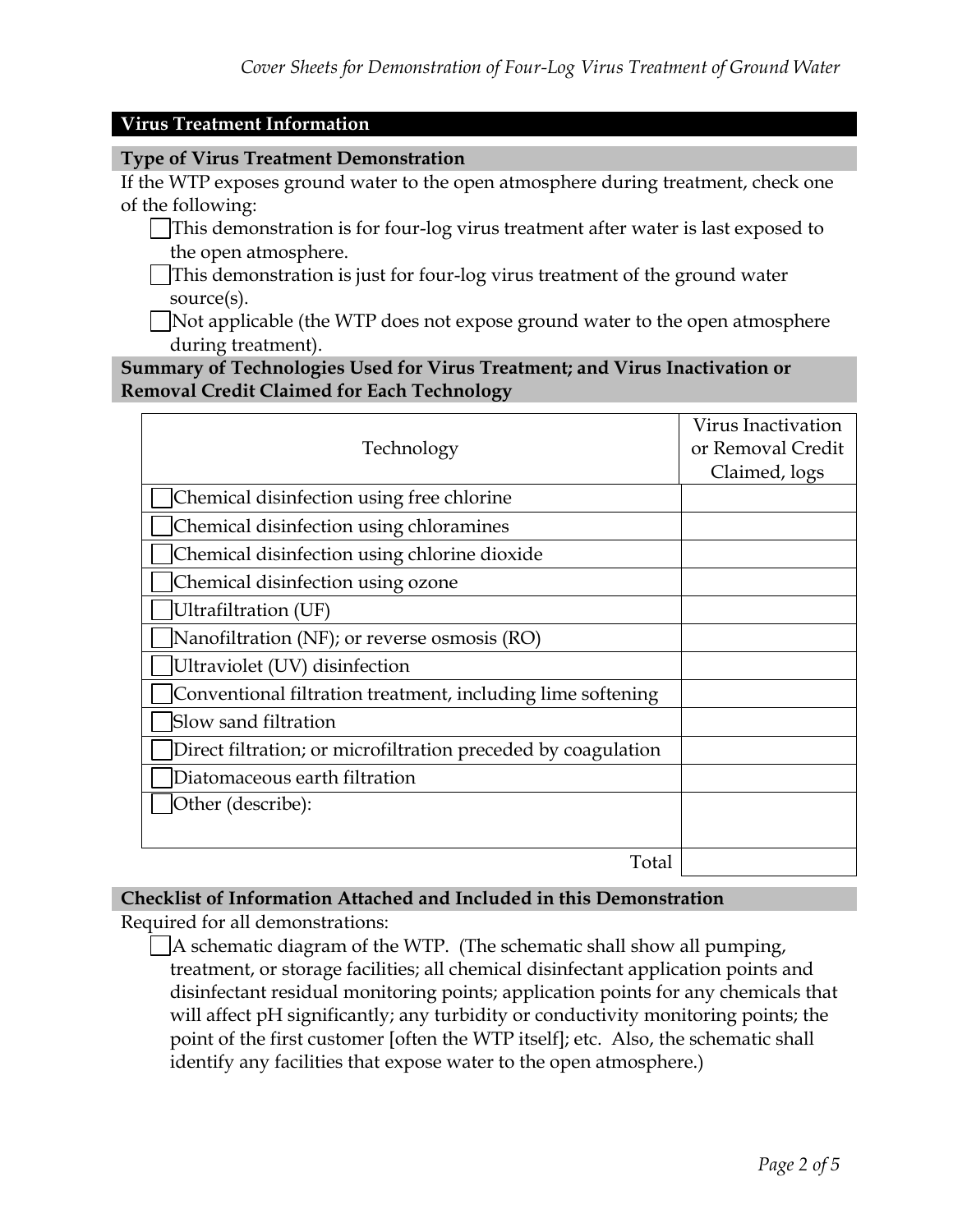Required for demonstrations involving chemical disinfection:

CT calculations.

Identification of standby equipment, switch-over devices for gas containers, and alarm systems as required by Rule 62-555.320(13), Florida Administrative Code, and *Recommended Standards for Water Works*.

Identification of the disinfectant residual monitoring frequency and any continuous disinfectant residual monitoring equipment.

The proposed disinfectant residual monitoring location(s).

The proposed minimum residual disinfectant concentration(s) for each

disinfectant residual monitoring location.

Required for demonstrations involving UF:

The absolute pore size of the membranes and, if the absolute pore size is greater than or equal to 0.01 micron, challenge testing information showing at least fourlog removal capability for the membranes.

The direct integrity testing frequency, method, resolution, sensitivity, and control limit for the membrane units if four-log virus removal credit is claimed.

Identification of the continuous filtrate turbidity monitoring equipment for the membrane units.

Identification of the operating requirement (filtrate turbidity < 0.15 NTU) for each membrane unit.

Required for demonstrations involving NF or RO:

The molecular weight cutoff for the membranes.

The direct integrity testing frequency, method, resolution, sensitivity, and control limit for the membrane units if four-log virus removal credit is claimed.

Identification of the continuous monitoring equipment for the membrane units.

The proposed operating requirement—i.e., maximum percent salt passage

(generally < 25% for NF and < 5% for RO)—for each membrane unit.

Required for demonstrations involving UV disinfection:

UV reactor validation information, including the validated UV dose and validated operating conditions for flow rate, UV intensity, UV lamp status, and if applicable, UV transmittance (UVT).

Identification of the equipment for continuously monitoring the flow rate, UV intensity, UV lamp status, and if applicable, UVT for each UV reactor.

Required for demonstrations involving conventional filtration treatment, including lime softening; direct filtration; or microfiltration preceded by coagulation:

Identification of the combined filter effluent (CFE) turbidity monitoring

frequency and any continuous CFE turbidity monitoring equipment.

The CFE turbidity monitoring location.

Identification of the operating requirement (CFE turbidity < 1 NTU) for the filtration technology.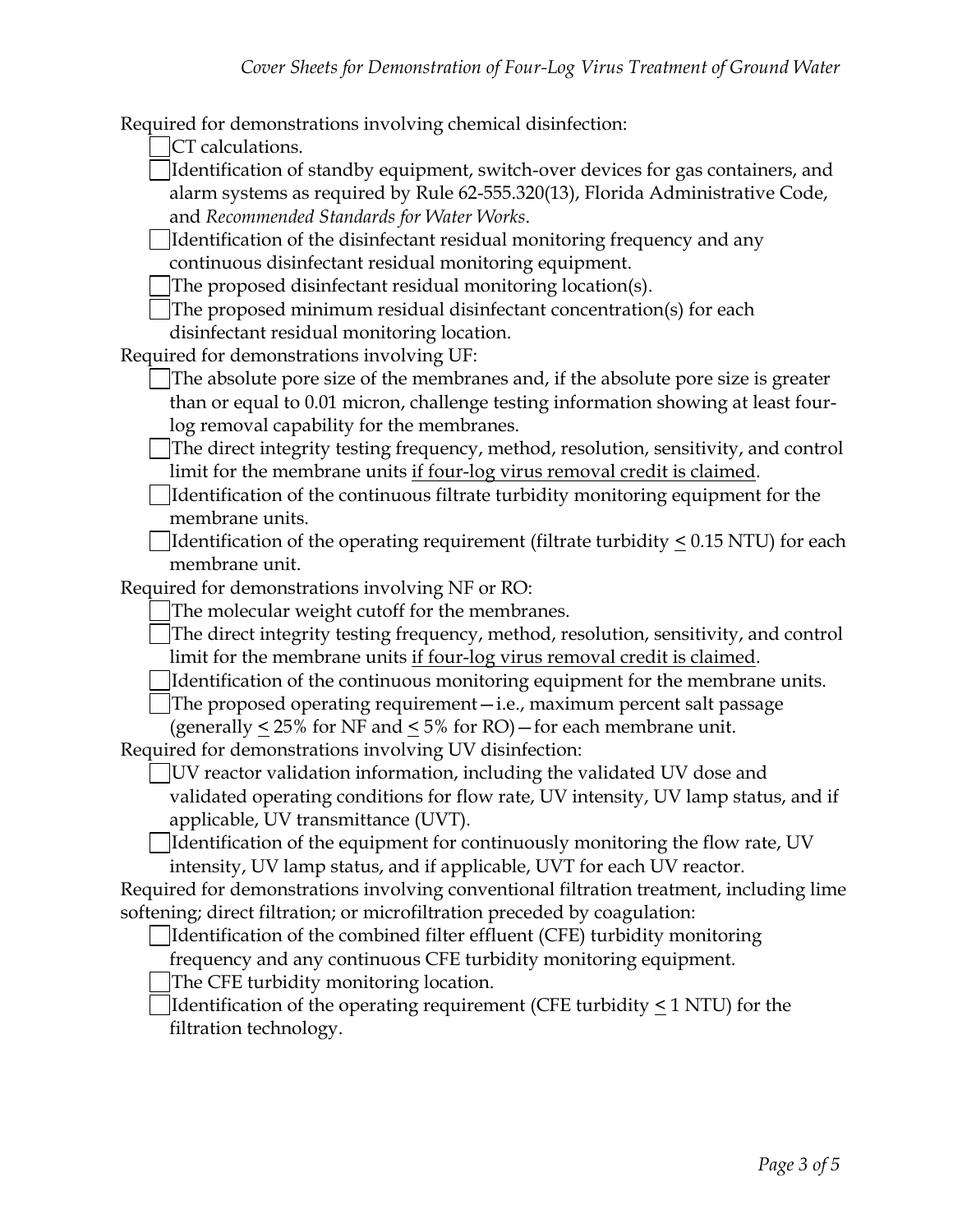Required for demonstrations involving slow sand filtration or diatomaceous earth filtration:

Identification of the CFE turbidity monitoring frequency and any continuous CFE turbidity monitoring equipment.

The CFE turbidity monitoring location.

Identification of the operating requirement (CFE turbidity < 5 NTUs) for the filtration technology.

Required for demonstrations of other technologies:

Information from pilot plant studies, or other performance studies,

demonstrating the level of virus treatment that the technology will achieve under the full range of expected operating conditions at the WTP.

The proposed compliance monitoring and operating requirements for the technology.

# **Certifications**

**Certification by Professional Engineer in Responsible Charge of Preparing this Demonstration**

I, the undersigned professional engineer licensed in Florida, am in responsible charge of this four-log virus treatment demonstration. I certify that, to the best of my knowledge and belief, all the information included in this demonstration is accurate and consistent with the Florida Department of Environmental Protection's draft "Guidelines for Four-Log Virus Treatment of Ground Water," October 2009.

\_\_\_\_\_\_\_\_\_\_\_\_\_\_\_\_\_\_\_\_\_\_\_\_\_\_\_\_\_\_\_\_\_\_\_\_\_ \_\_\_\_\_\_\_\_\_\_\_\_\_\_\_\_\_\_\_\_\_\_\_\_\_\_\_\_\_\_\_\_\_\_

P.E. License Number

\_\_\_\_\_\_\_\_\_\_\_\_\_\_\_\_\_\_\_\_\_\_\_\_\_\_\_\_\_\_\_\_\_\_\_\_\_

Type or Print Name Signature, Date, and Seal